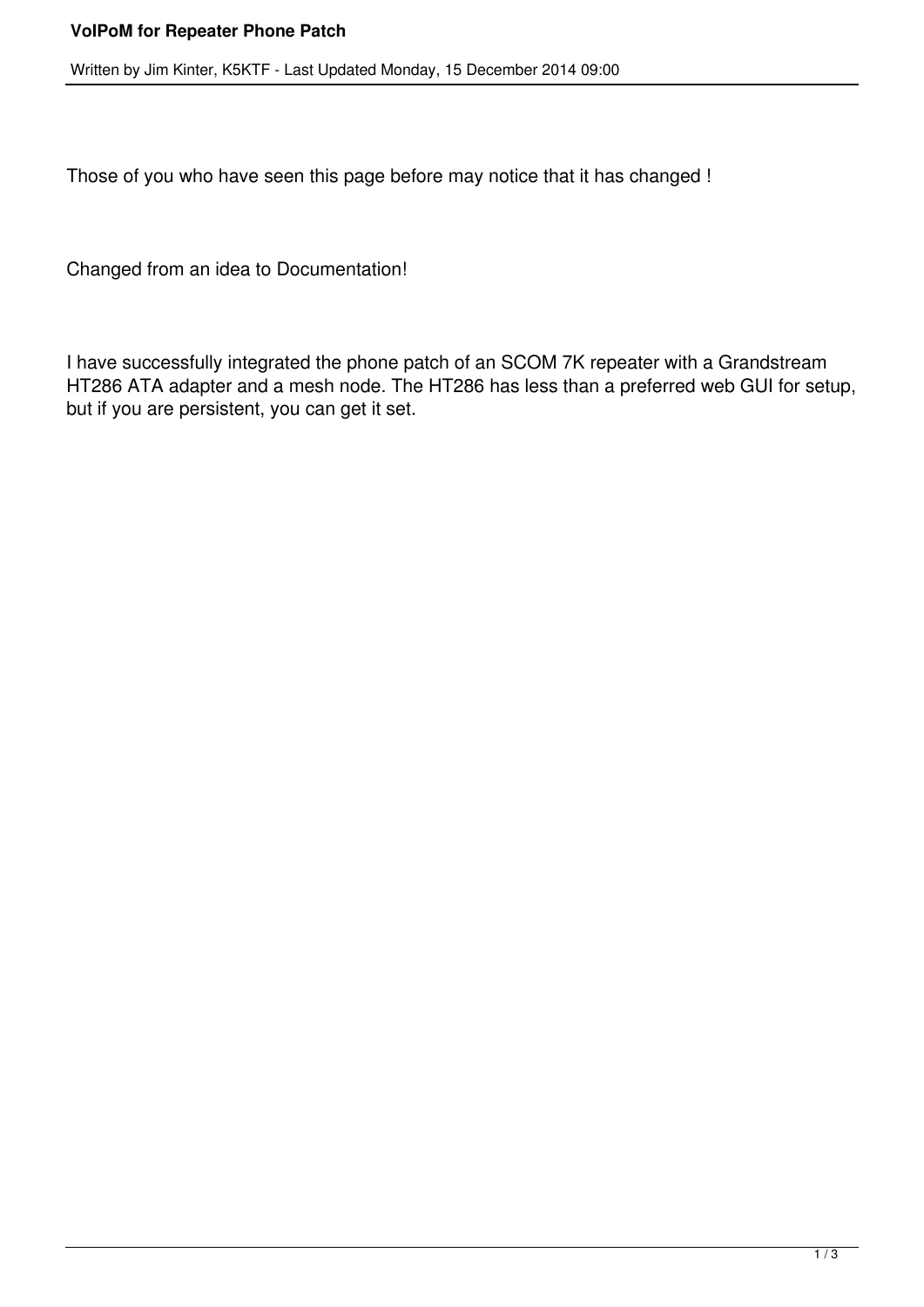## **VoIPoM for Repeater Phone Patch**

Written by Jim Kinter, K5KTF - Last Updated Monday, 15 December 2014 09:00